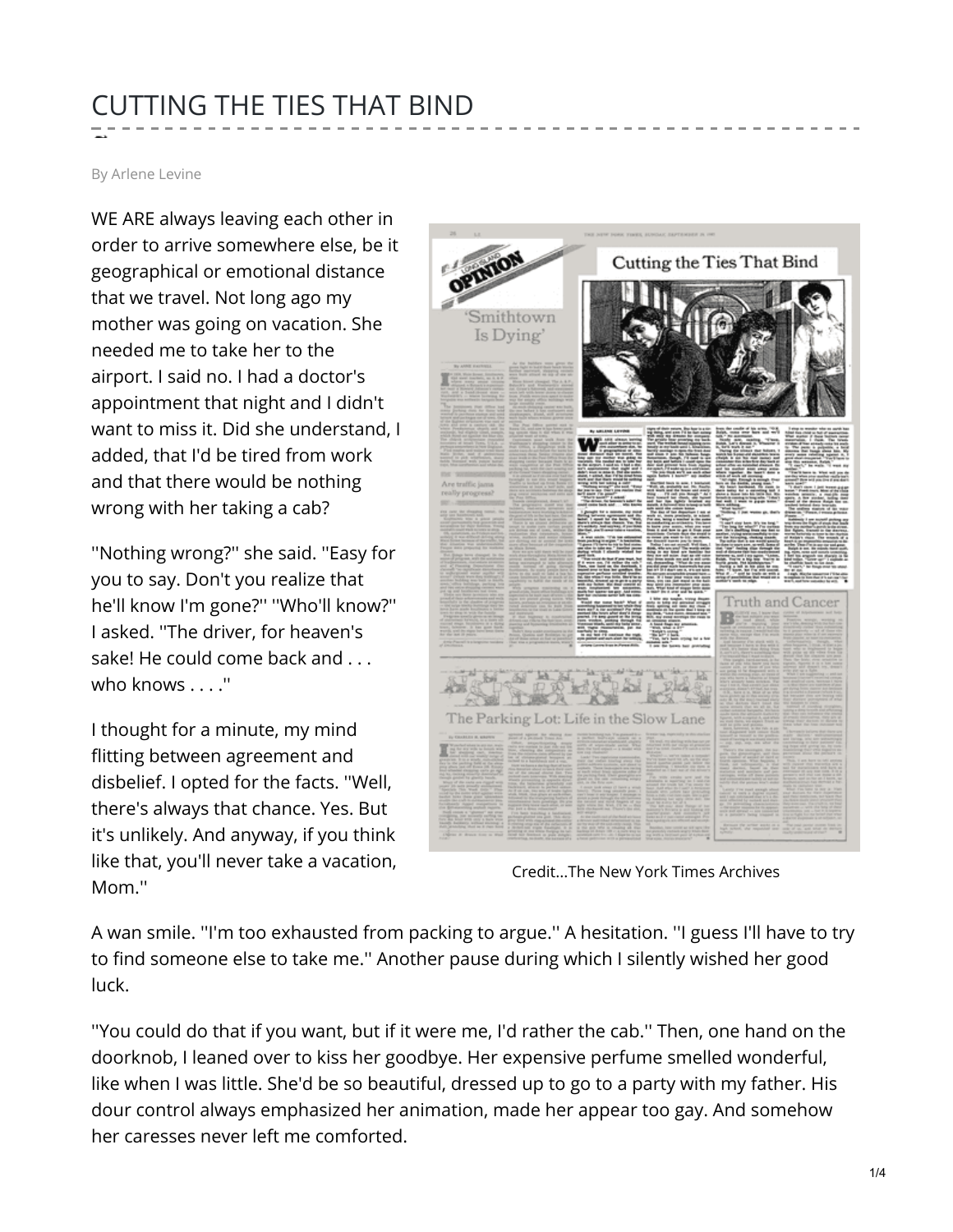Would she come back? What if something happened to her while they were out? A car accident? For what seemed like hours after they'd disappeared, I'd keep guard at the living room window, peeking through the Venetian blinds, until my baby sitter, with vague reassurances, put me tearfully to sleep.

In my bed I'd continue the vigil, eyes peeled and ears alert for telltale signs of their return. But fear is a tiring thing, and soon I'd be fast asleep with only my dreams for company. The grizzly bear prowling my backyard. The wolfish hound nipping ravenously at my heels until I, breathless, barely manage to open the front door and slam it into his hideous fangs. Sometimes, though, I'd need to use my keys and before I could open the door and prevent him from ripping me apart, I'd wake up in a cold sweat.

''Do you think we'll see each other again before I leave?'' my mother said.

Startled back to now, I hesitated. ''Well, uh, probably not. No. Really, with work and the house and everything . . . I'll call you though.'' As I bent toward her cheek, she turned and her lips lightly brushed my mouth. A farewell kiss to keep us both safe until she comes home.

The day of her departure I am at work or, more precisely, in school. For me, being a teacher is the same as conducting an orchestra. You have to know your music, what you want from it and how to get it from your musicians. Certain days the sound is so sweet you want to cry; on others, the discord moves you to tears.

Today I am not myself. Well then, I think, who are you? The words swimming in my head are familiar but they are not mine. Just an old voice that lives inside me and is still critical, demanding. ''What do you mean you did your math homework but you lost it? If I don't see it, it's not here. No excuses acceptable around here -ever. If I hear your voice one more time, you can just stand in the hallway until you remember your manners. What kind of sloppy little mess is this? Do it over and be quick.''

I bite my tongue, trying desperately to keep my personal struggle from spilling out onto my class. I meditate on the quote that I keep on my desk, ''Love more, demand less.'' Still, my mood envelops the room in an ominous silence. A hand flags my attention. ''Well, what is it?'' ''Ralph's crying.'' ''He is?'' I bark.

''Yes, he's been crying for a few minutes now.''

I see the brown hair protruding from the cradle of his arms. ''O.K. Ralph, come over here and we'll talk.'' No movement.

Nicely now, cajoling. ''C'mon, Ralph. Let's discuss it. Whatever it is, we'll work it out.''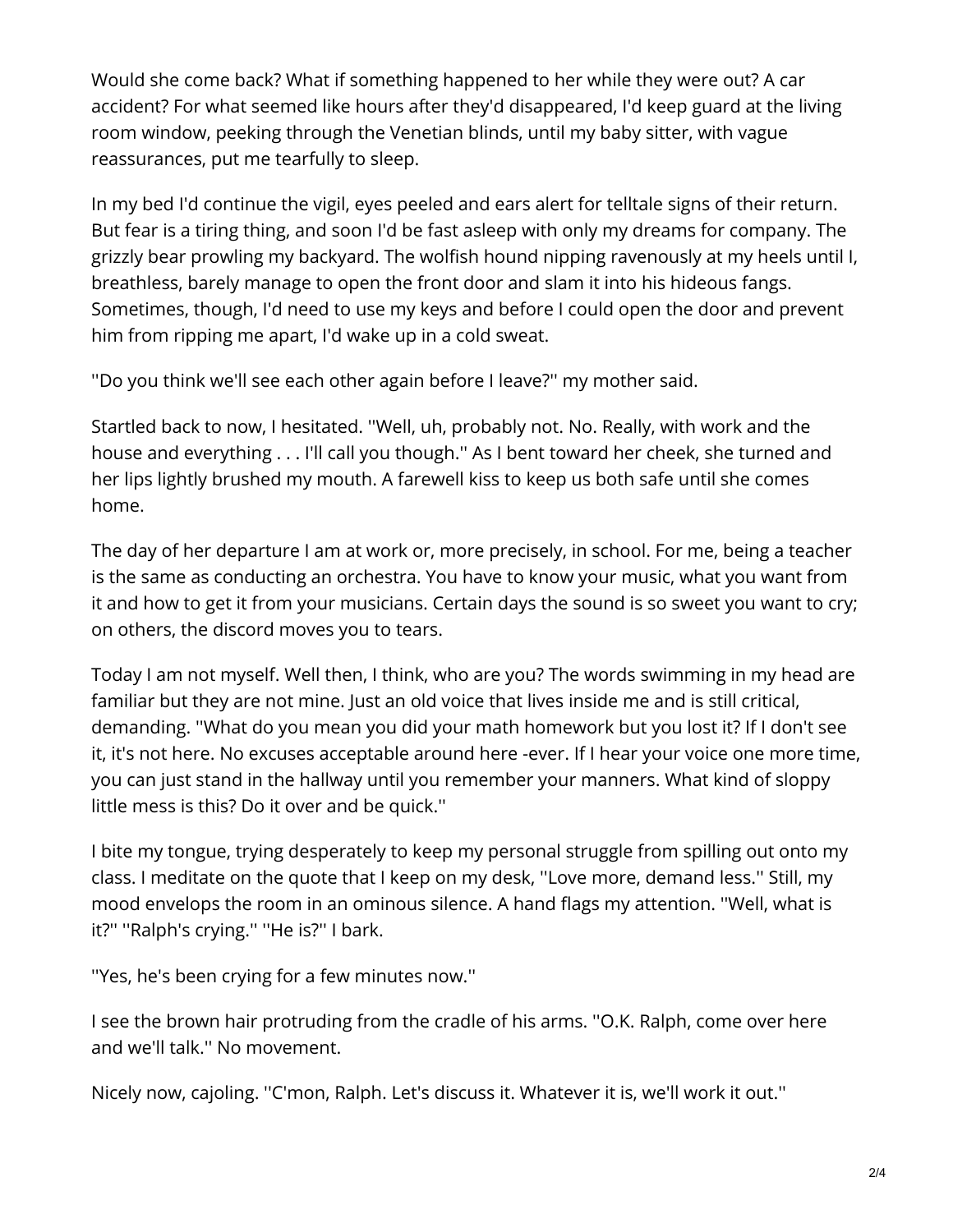During the silence that follows, I watch his 9-year-old shoulders heave (Ralph is not his real name) and remember this is his first day back at school after an extended absence. He and his mother went away somewhere together. He hasn't done a stitch of work all morning.

''All right. Enough is enough. Over here on the double, young man.''

My heart hardened. No room in there today for a snivelling kid. I shove a tissue into his little fist. His breath is coming in long sobs. ''I don't feel well. I want to g-g-go home.'' More sobbing. ''What hurts?''

''Nothing. I just wanna go, that's all.'' ''Why?'' ''I can't stay here. It's too long.''

''Too long for what?'' I'm curious now. He's shuffling from one foot to another, trying unsuccessfully to control the hiccuping, choking sounds.

The softie that is me would usually be close to tears now, as well. Some of that ''me'' feeling slips through the wall of distaste that has mushroomed between us, and I try again. ''Listen, Ralph. You're a big boy. You're in fourth grade. Not kindergarten.''

During a lull in his pain he confides: ''I know, but I'm still scared. What if. . .'' and he trails on with a string of possibilities that would set a mother's teeth on edge.

I stop to wonder who on earth has filled this child so full of insecurities. What matter if these horrors never materialize, I think. The brushstrokes of fear already color his reality. The panic is palpable; a fetid miasma that hangs about him. My every sense rebelling against it, I grow short-tempered. ''You'll have to stop this nonsense, Ralph.''

''I can't,'' he wails. ''I want my mother.''

''You'll have to. What will you do one day when your mother really isn't around? How will you live if you don't learn now?''

''I don't care. I just wanna g-g-go home.'' Fresh tears. Most of the class watches intently; a real-life soap opera. A few snicker, hiding their dread of the demon Ralph has unleashed behind their bravado.

The endless mantra of his voice drones on. ''Please, I wanna go home. Please. . .'' Suddenly I see myself picking my way down the flight of steps that leads from my mother's porch to the street. Her figure, framed in the doorway, waves forlornly in time to the rhythm of Ralph's chant. The wrench of a heart is an impossible sensation to describe. Then I'm in my car and gone.

Ralph is not. He stands there sniffing, eyes, nose and mouth trembling. I feel his anguish too sharply to be kind today. ''Grow up!'' I explode as he shuffles back to his desk.